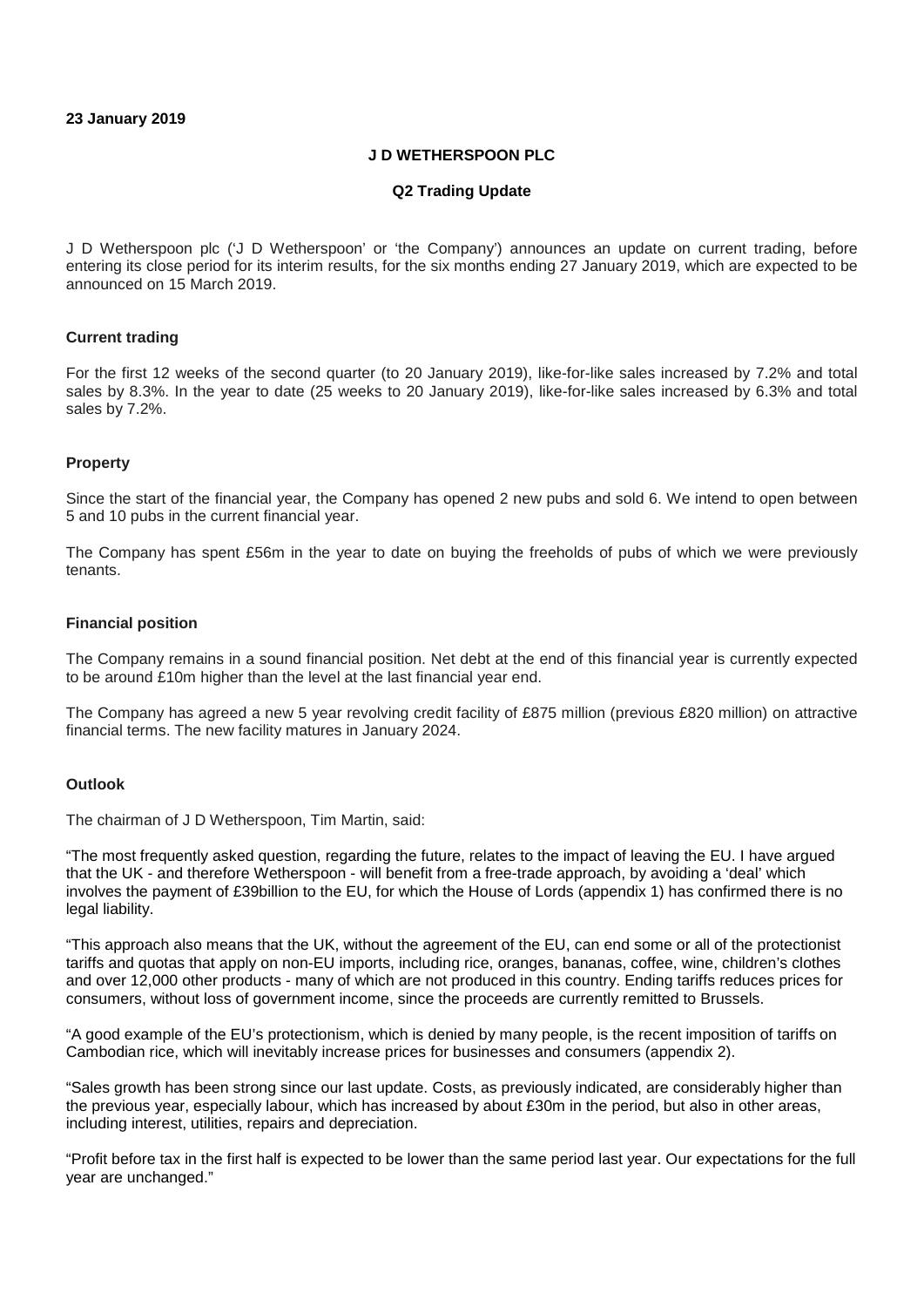# **Appendix 1**

# **Extracted from "Summary" of BREXIT AND THE EU BUDGET (page 3) (House of Lords / European Union Committee - 15th Report of Session 2016-17), 4 March 2017.**

"… the strictly legal position of the UK on this issue appears to be strong. Article 50 provides for a 'guillotine' after two years if a withdrawal agreement is not reached unless all Member States, including the UK, agree to extend negotiations. Although there are competing interpretations, we conclude that if agreement is not reached, all EU law—including provisions concerning ongoing financial contributions and machinery for adjudication—will cease to apply, and the UK would be subject to no enforceable obligation to make any financial contribution at all."

# **Appendix 2**

### **Extract from Reuters, Business News, 16 January 2019**

"The European Union will impose tariffs on rice from Cambodia and Myanmar from Friday to curb a surge in imports, the European Commission said on Wednesday.....

....The Commission, which oversees trade policy in the bloc, had proposed the tariff measures last year but failed to a get clear majority of the 28 EU states to back the plan in December.....

.....Cambodia and Myanmar benefit from the EU's "Everything But Arms" scheme which allows the world's least developed countries to export most goods to the European Union free of duties. But the Commission said its investigation had confirmed that a significant increase in imports of longer-grained Indica rice from Cambodia and Myanmar had damaged EU producers.

From Jan. 18 it will set a duty of 175 euros (£155) per tonne of rice in the first year, dropping to 150 euros in the second and 125 euros in year three, it said.

Cambodia and Myanmar already face losing their special access to the world's largest trading bloc over their human rights records, although that potential sanction is separate from the rice safeguard measures.

The Commission said it had found that imports of Indica rice from the two countries had risen by 89 percent in the past five rice-growing seasons, and that a surge in cheap imports had reduced EU producers' market share in Europe to 29 from 61 percent.

EU farming group Copa-Cogeca said it welcomed the Commission's decision on Wednesday, saying it had recognised a critical situation in a sector that is vital for preventing an exodus from rural areas."